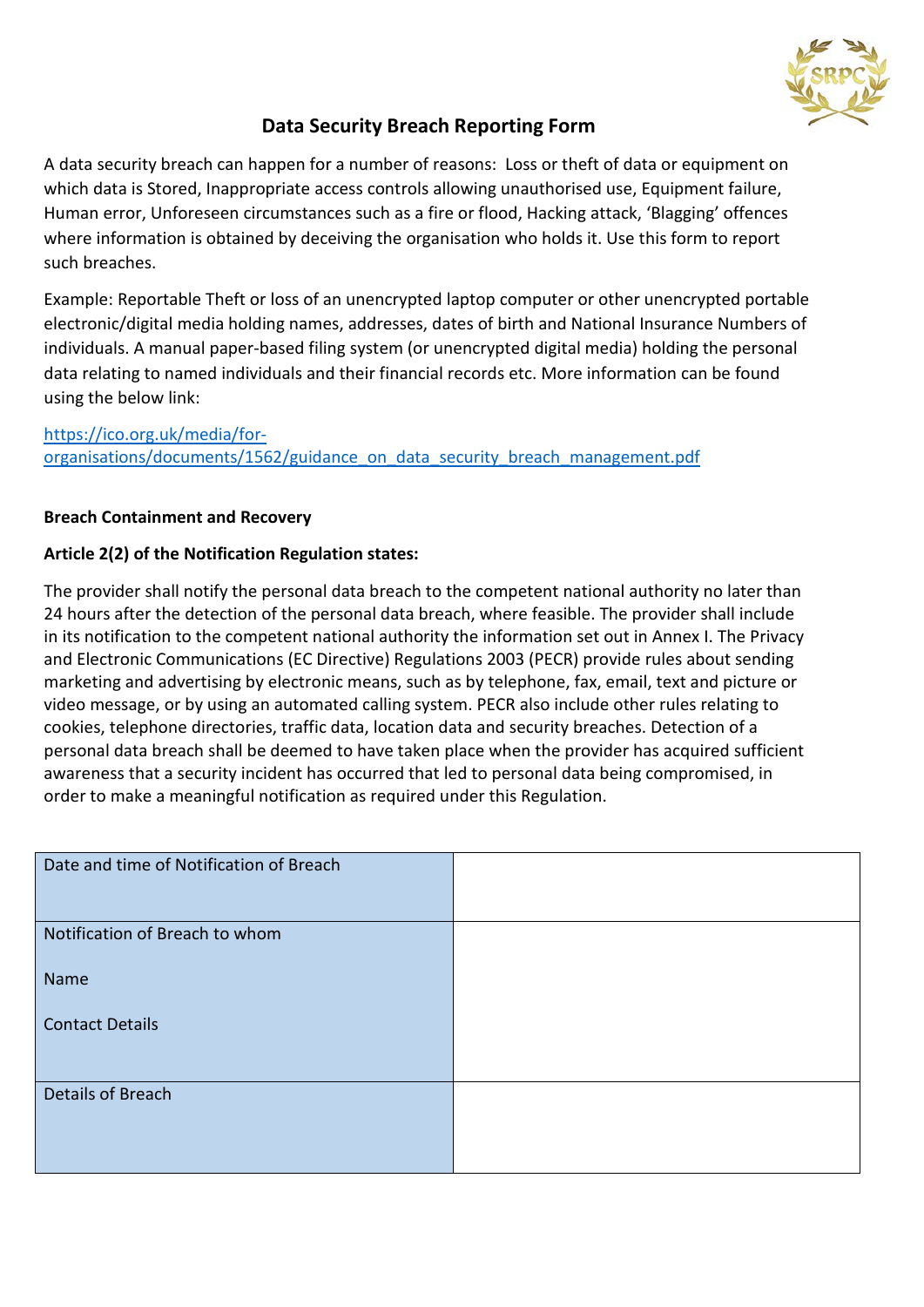| Nature and content of Data Involved                                              |  |
|----------------------------------------------------------------------------------|--|
|                                                                                  |  |
|                                                                                  |  |
|                                                                                  |  |
|                                                                                  |  |
|                                                                                  |  |
| Number of individuals affected:                                                  |  |
|                                                                                  |  |
|                                                                                  |  |
| Name of person investigating breach                                              |  |
|                                                                                  |  |
| <b>Name</b>                                                                      |  |
| <b>Job Title</b>                                                                 |  |
| Contact details                                                                  |  |
| Email                                                                            |  |
| Phone number                                                                     |  |
| Address                                                                          |  |
|                                                                                  |  |
| Information Commissioner informed                                                |  |
|                                                                                  |  |
| Time and method of contact                                                       |  |
|                                                                                  |  |
| https://report.ico.org.uk/security-breach/                                       |  |
|                                                                                  |  |
| Police Informed if relevant                                                      |  |
|                                                                                  |  |
| Time and method of contact                                                       |  |
|                                                                                  |  |
| Name of person contacted                                                         |  |
|                                                                                  |  |
| <b>Contact details</b>                                                           |  |
|                                                                                  |  |
| Individuals contacted                                                            |  |
|                                                                                  |  |
| How many individuals contacted?                                                  |  |
|                                                                                  |  |
| Method of contact used to contact?                                               |  |
|                                                                                  |  |
| Does the breach affect individuals in other EU                                   |  |
| member states?                                                                   |  |
|                                                                                  |  |
| What are the potential consequences and adverse<br>effects on those individuals? |  |
|                                                                                  |  |
|                                                                                  |  |
| Confirm that details of the nature of the risk to the                            |  |
| individuals affected: any measures they can take to                              |  |
| safeguard against it; and the likely cost to them of                             |  |